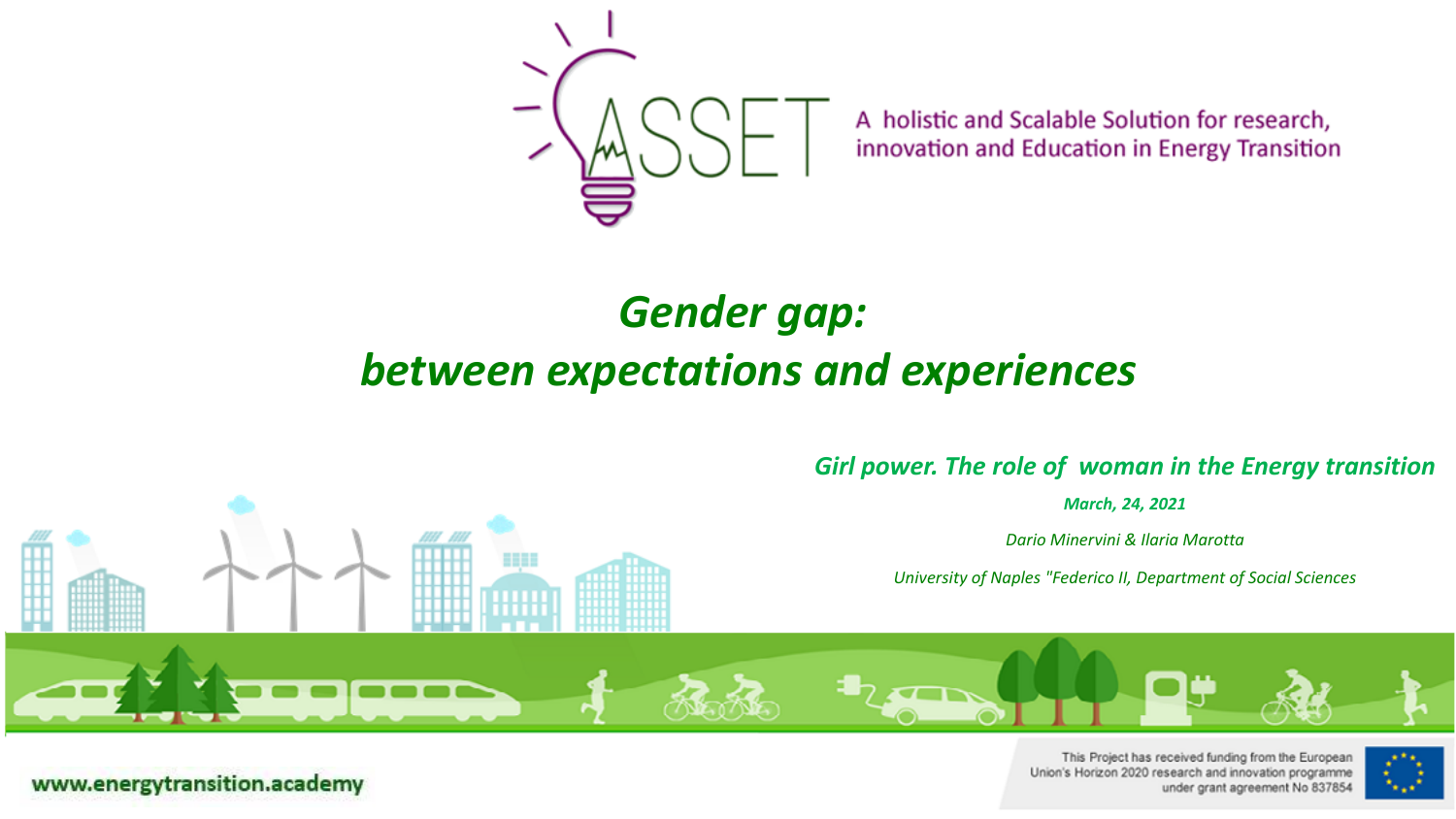# Gendering energy transition: an ambiguous dilemma

- Policy frameworks
	- -> awareness and general expectations
- Stakeholders and actors

-> experiences and actual opinions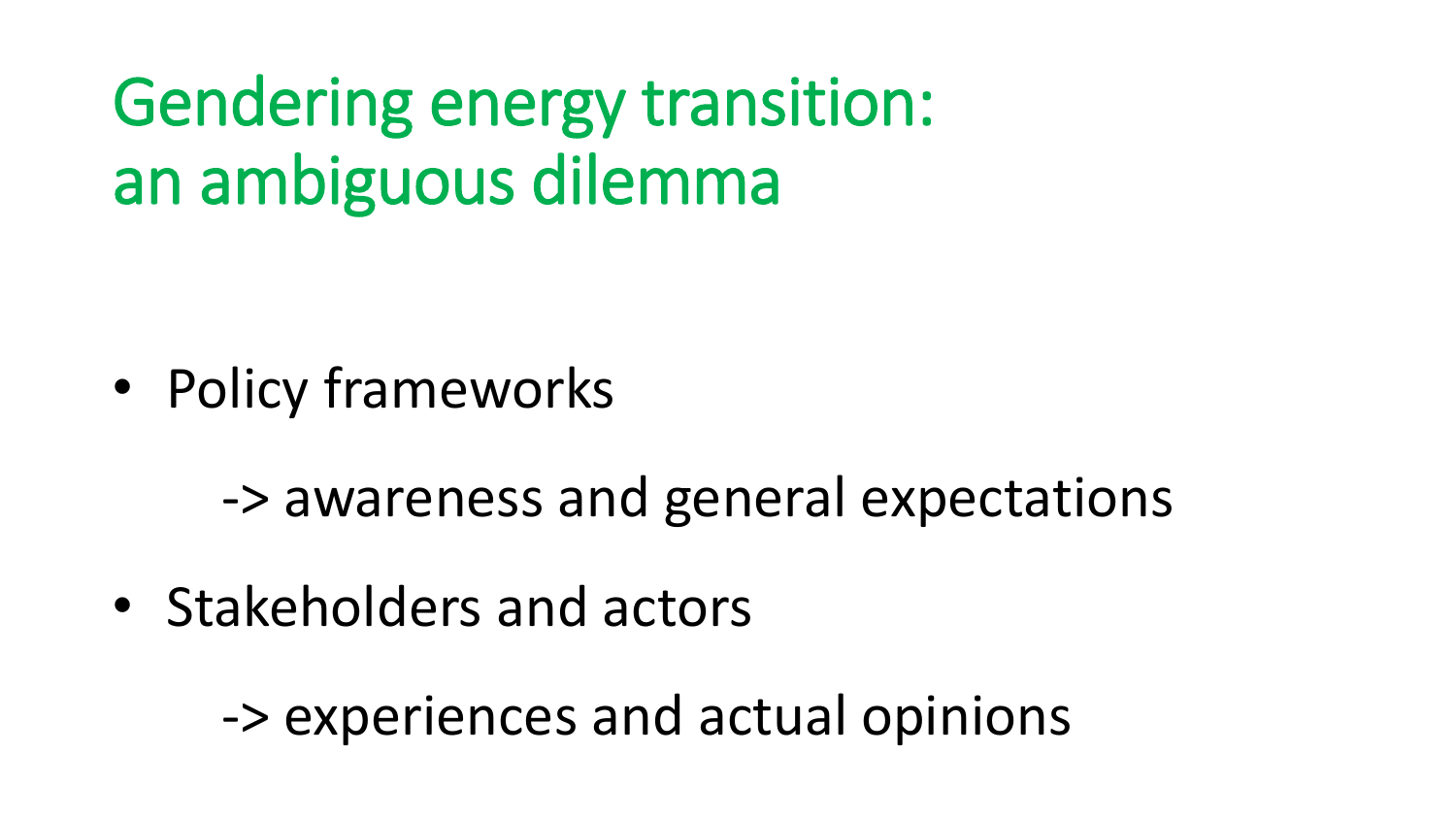# The main (cultural) scenario of energy transition

- Energy infrastructures are generally considered a matter of "**hardware**", technical issues, technological effectiveness (and good individual conduct as well).
- Energy is a taken for granted part of that "**pipe and cables**" assemblage providing citizenship inclusion.
- Energy is something that is assumed to be "**naturally neutral**" (even if is managed mostly by men).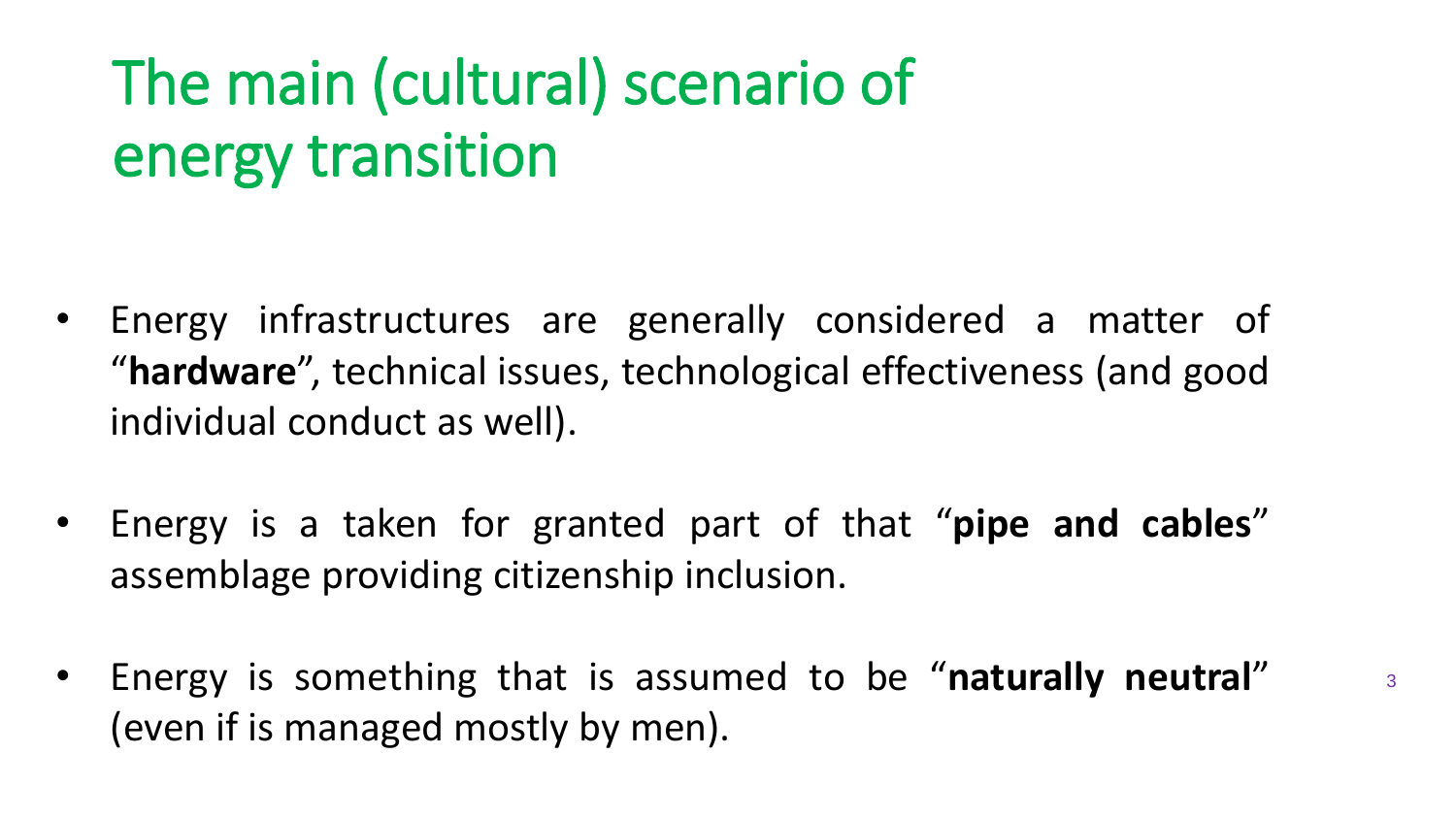# Policy frameworks

- Gender issues are still underestimated by the global energy policy frameworks and women are addressed more as stakeholders or beneficiaries (**passive role**) than agents of change (active role).
- Gender and energy are coupled when the arguments are depicted in terms of **weaknesses** (energy poverty, lack of electrification in rural areas, women's health and well-being, underrepresentation in employment and decision making).

4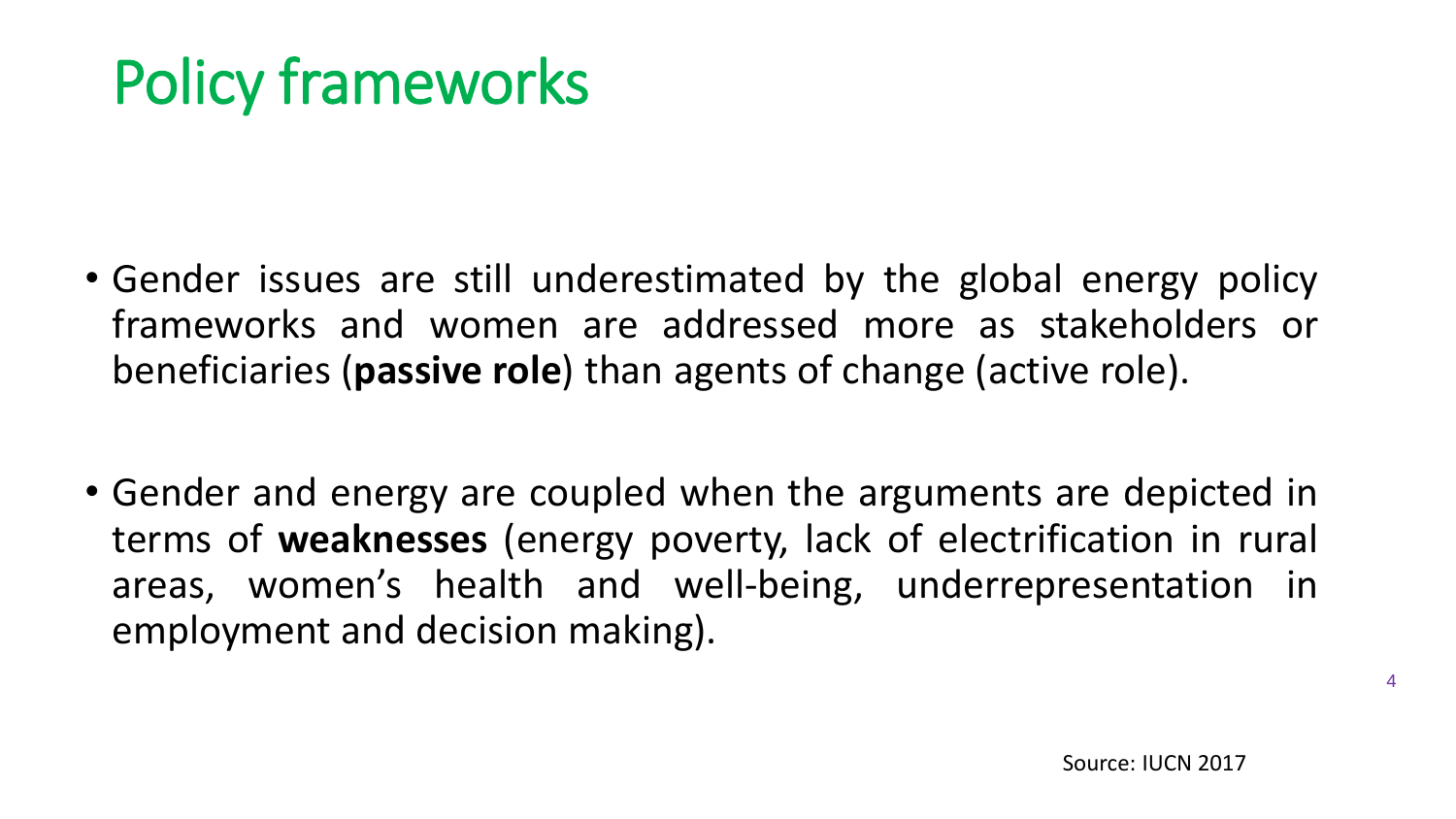# Policy awareness

- Women play a residual role in technical professional and job profiles, and they are underrepresented among those students enrolled in STEM educational courses.
- Only 22 % of the global workforce in conventional energy sectors are female (32% in the renewables industry) (IRENA, 2019).
- Renewables industries seem to be close (also) to a multidisciplinary/holistic approach as well as to decentered/democratic arrangements (IRENA, 2019). Off-grid, local prosumerism, rural settings are experiences in which women are most actively engaged, differently from the "modernist" and "masculine" side of this sector.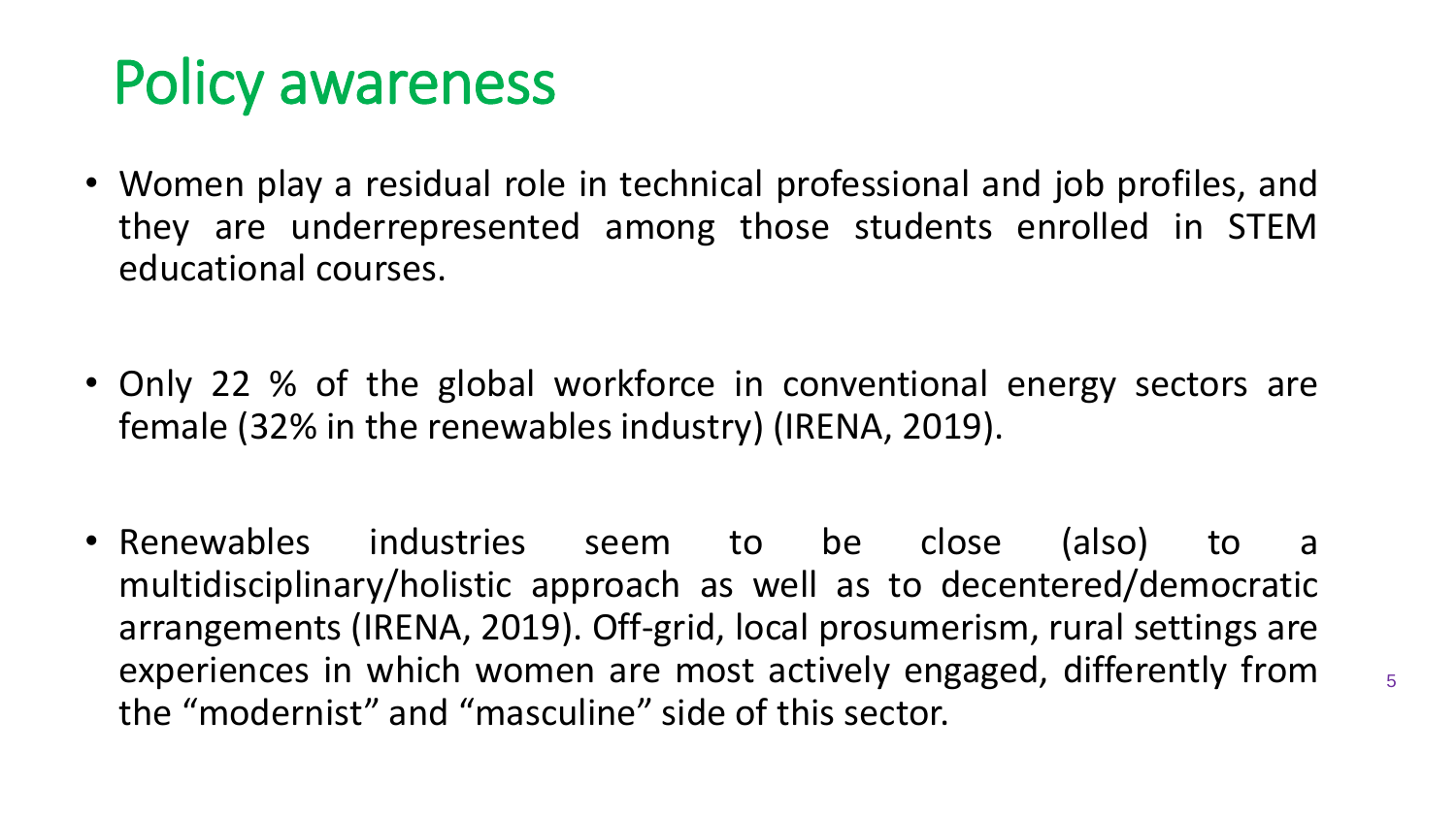### Policy weakness

### **GENDER DIVERSITY** IN THE ENERGY SECTOR

Renewable Energy Sector

Oil and Gas sub-sectors

University graduates (GEED countries)



University graduates in science & tech (OECD countries)

- **Lack of gender-based data** in the EU renewable energy sector.
- **Gender gap** in leading positions (corporate sector, public sector and civil society organizations as well).

**Source:** I EA, https://www.iea.org/topics/energyandgender/gendercleanenergy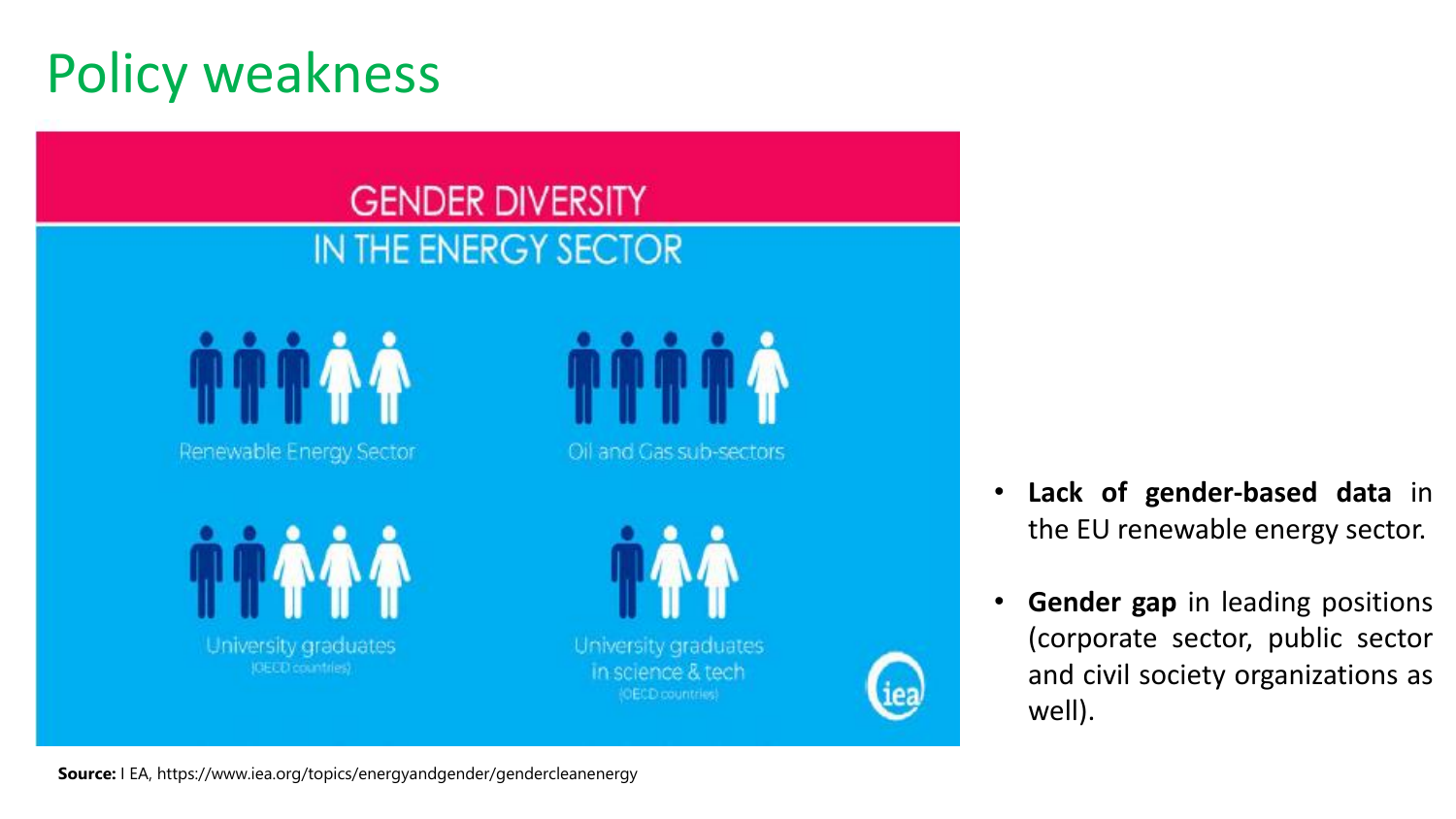

• **Gender neutrality** is a tricky topic. It could enhance policies aiming to benefit both women and men equally in meeting practical needs (Khamati-Njenga and Clancy, 2002). Conversely, it could lead to blind and neglect differences in terms of socio-cultural capital, stereotypes, and actual discrimination.

• Policies have to acknowledge the **socially constructed** and dynamic nature of gender relations that reflect cultural differences and the situatedness of social contexts.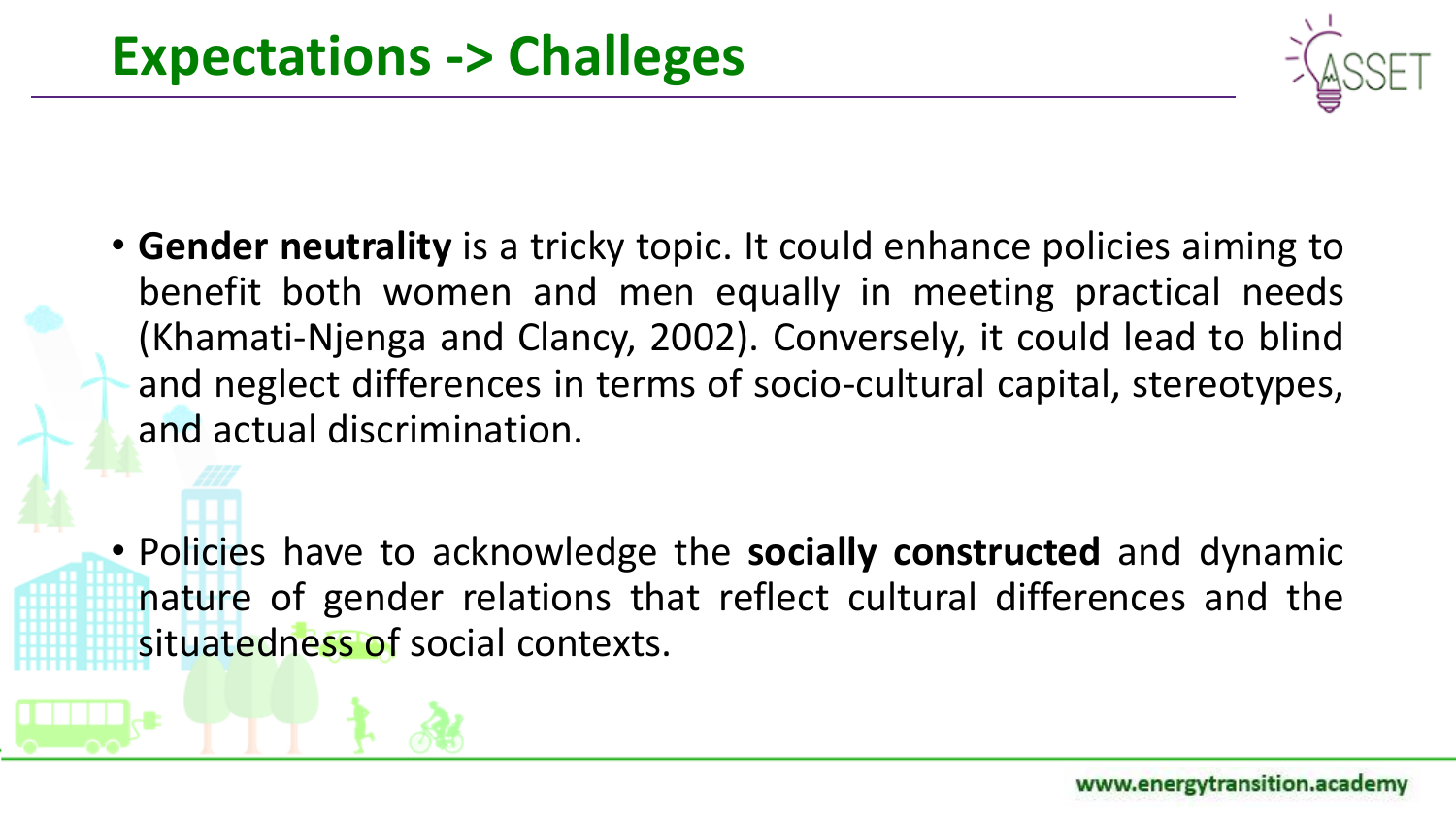

- Growing global commitment to achieve an inclusive sustainable energy system; EU pledge to implement the Sustainable Development Goals (SDGs).
- Gender issue inclusion in the global agenda. (SDG 5 gender equality; SDG 7 - affordable and clean energy).
- Injustice, inequalities and energy democracy are emerging stream of the institutional and scientific debate.

• Policies aim to face the 'Matthew-effect' (those who can afford energy transition and efficiency benefit from these policies, whereas the poor stay in energy poverty).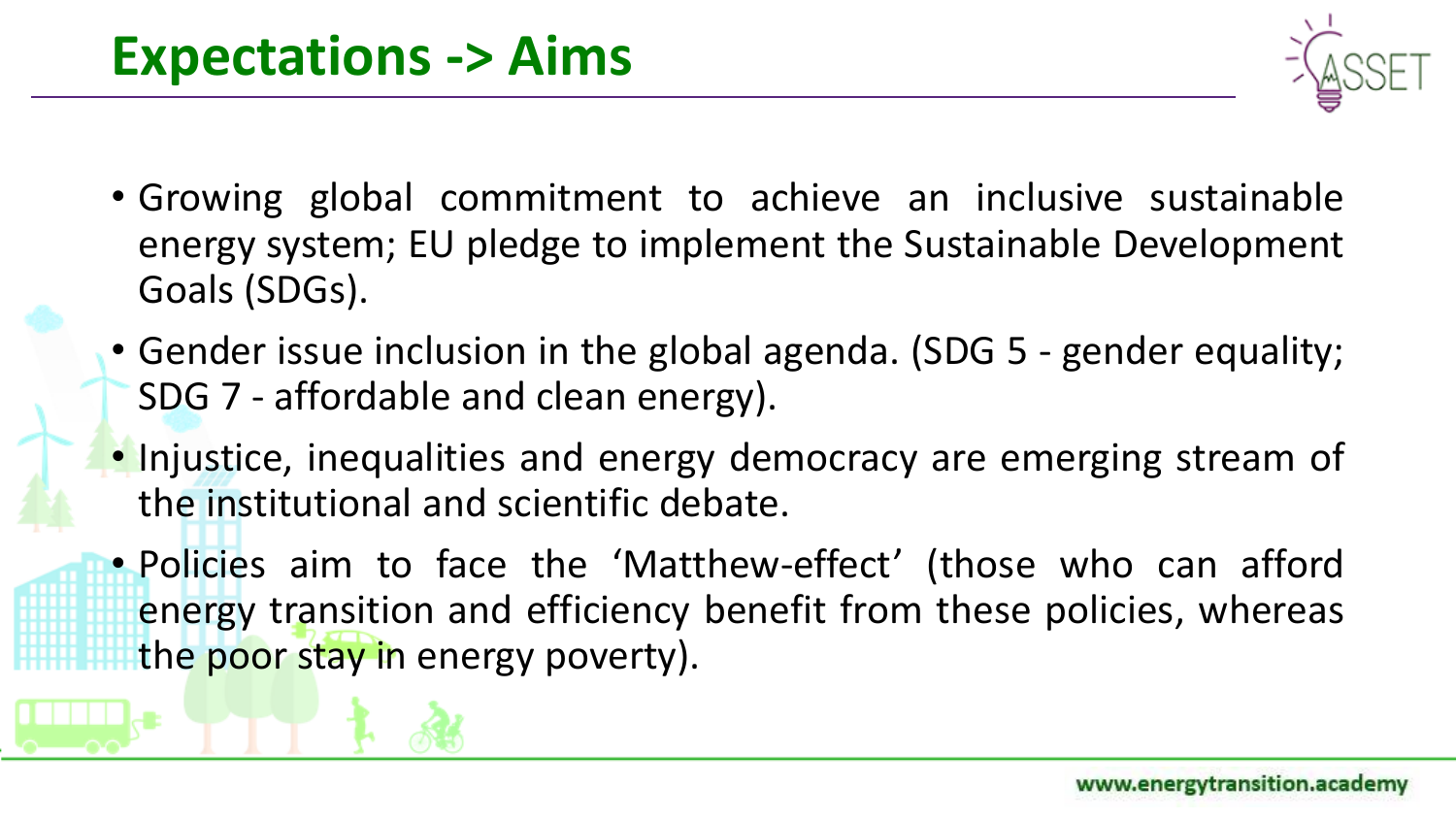### **Experiences and actual opinions: results from ASSET social research**



• **Sample: 140 respondents**

#### *Average profile*

|                                    | <b>Gender</b>                                            | M $(55,7%) - F (28,6%)$                         |
|------------------------------------|----------------------------------------------------------|-------------------------------------------------|
| Socio-structural                   |                                                          | Prefer not to say (15,7%)                       |
| dimensions                         | Average age                                              | 41,55 years                                     |
|                                    | Education                                                | PhD, Master, etc.                               |
|                                    | Main disciplinary field of education:                    | Engineering and technology                      |
|                                    | Type of organization                                     | Private sector                                  |
|                                    | Sector of the organization                               | <b>Energy production</b>                        |
| <b>Organization</b><br>featured by | Multilevel-governance position<br>(main level of action) | <b>National</b>                                 |
|                                    | Position in the organization                             | Technical and admin staff with responsibilities |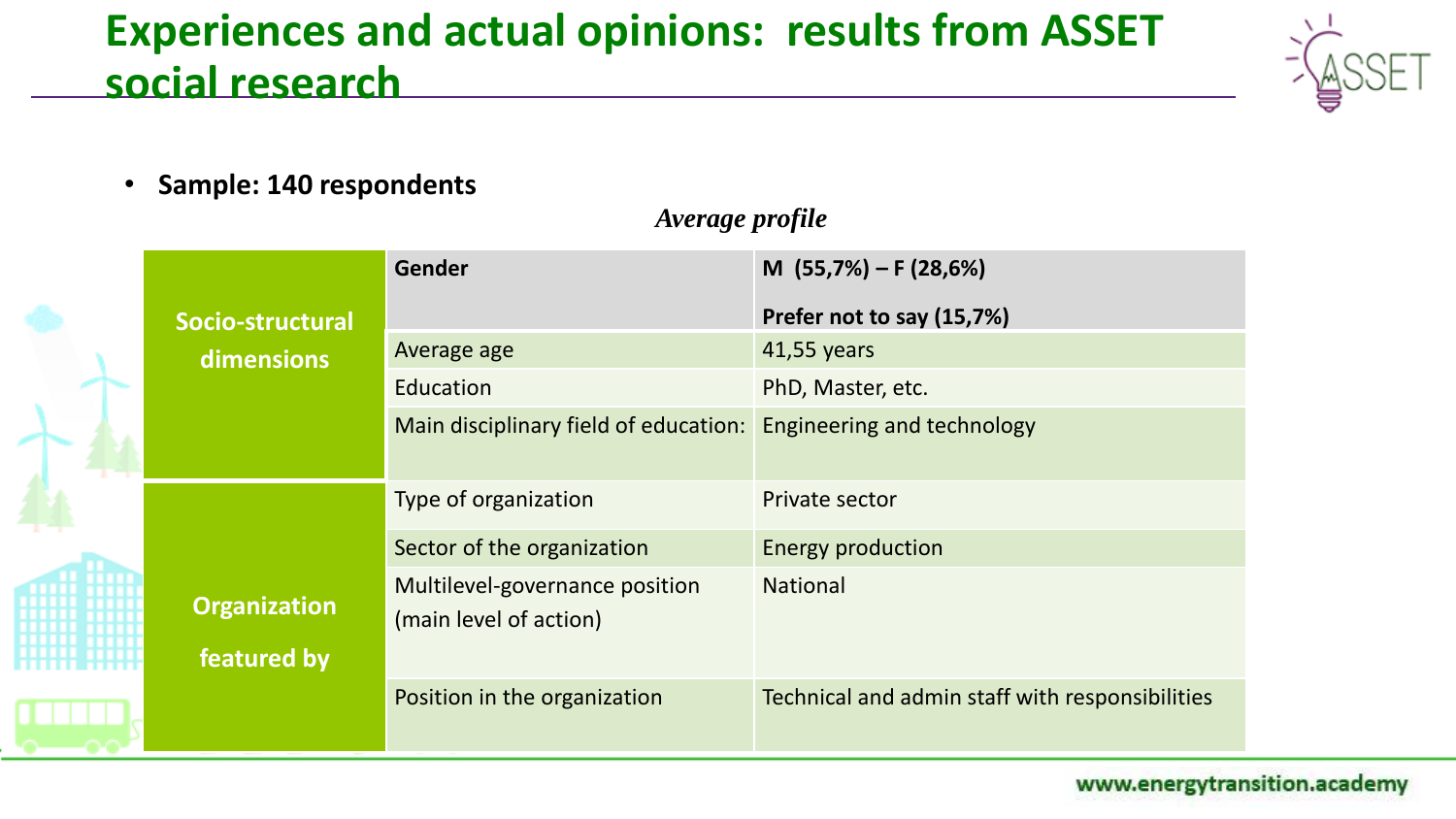**In your opinion, on which aspects should be focused the educational system in your country in order to support the next energy transition? Please, indicate from 1 (not at all) to 5 (definitely).**

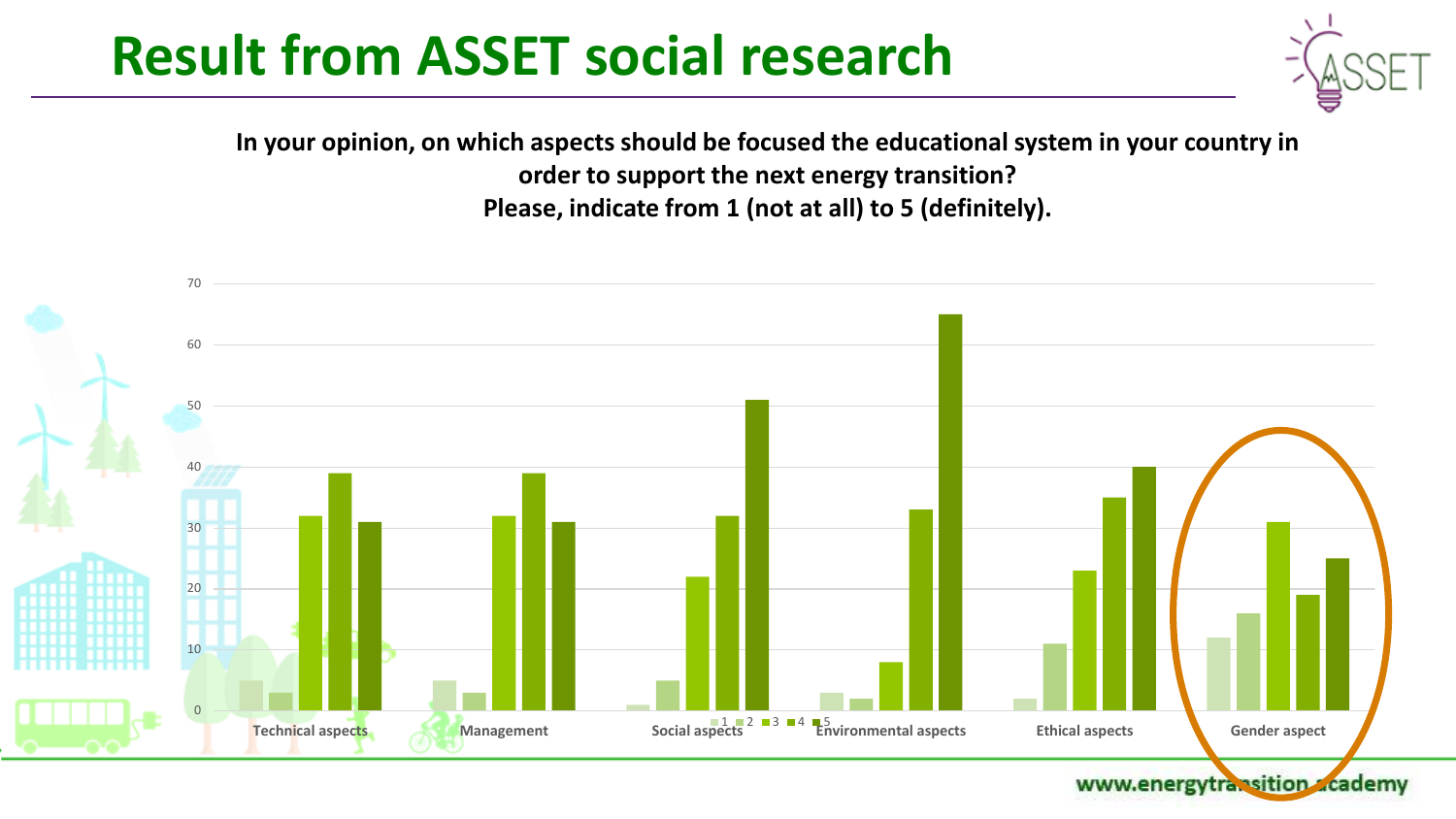

**How important is diversity management/gender education in your country? Please, indicate from 1 (not at all) to 5 (definitely).**

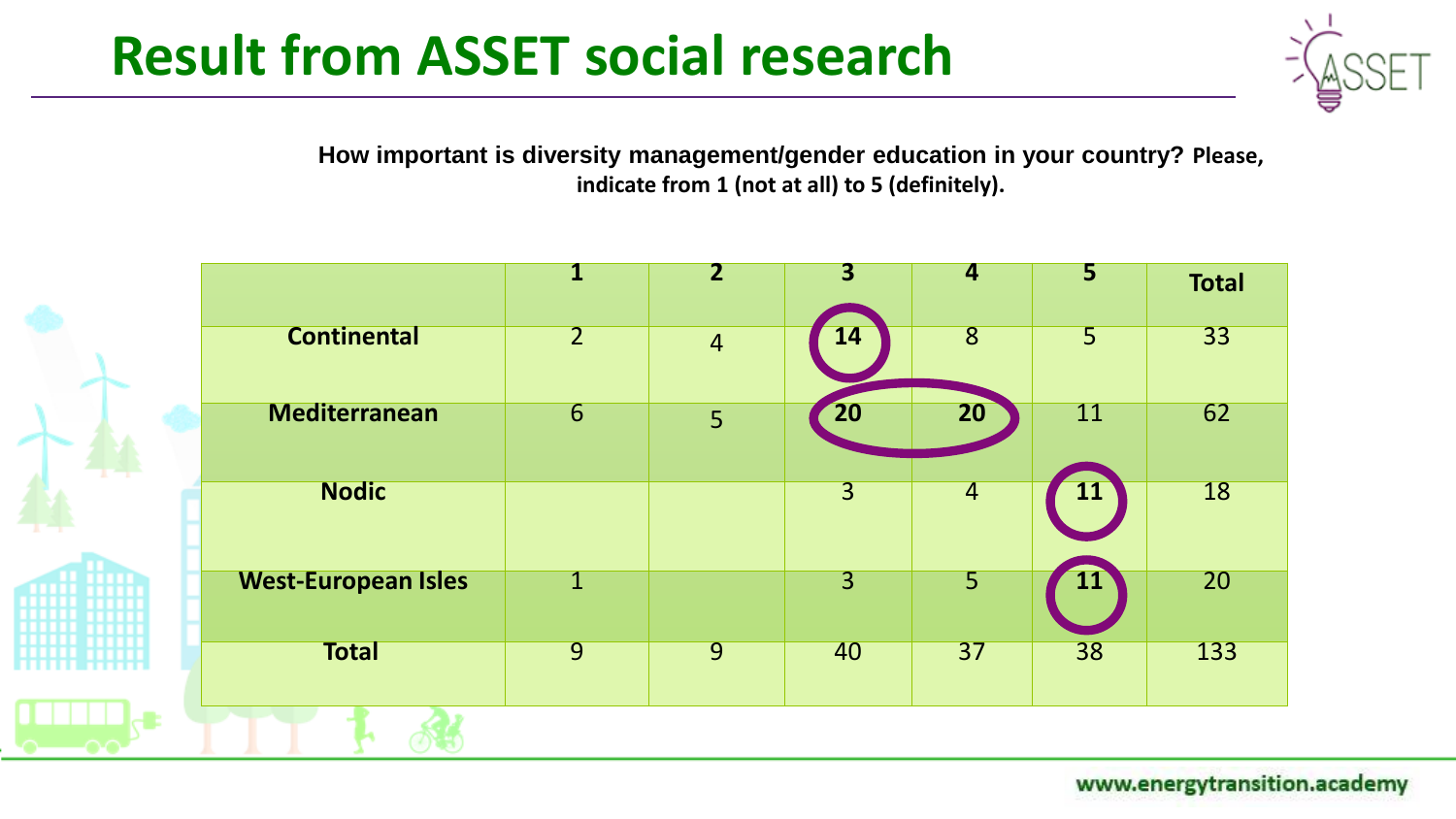**On which hard skills should be trained in the near future to foster the energy transition? Maximum 4 answers**



#### **Hard skills-women**



#### **Hard skills-men**

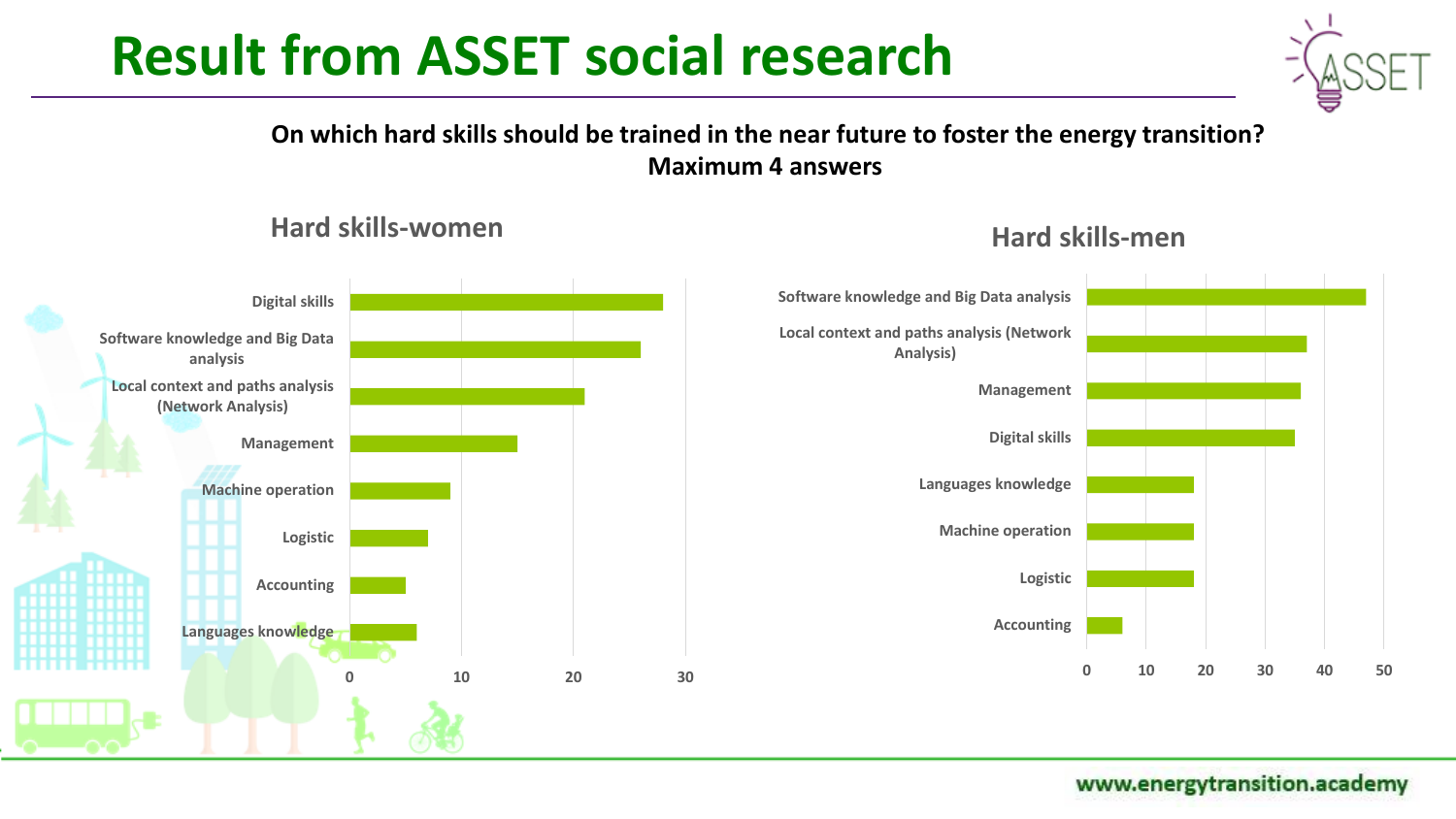#### **On which soft skills should be trained in the near future to foster the energy transition? Maximum 4 answers**

**Soft skills-women**



#### *Soft skills-men*



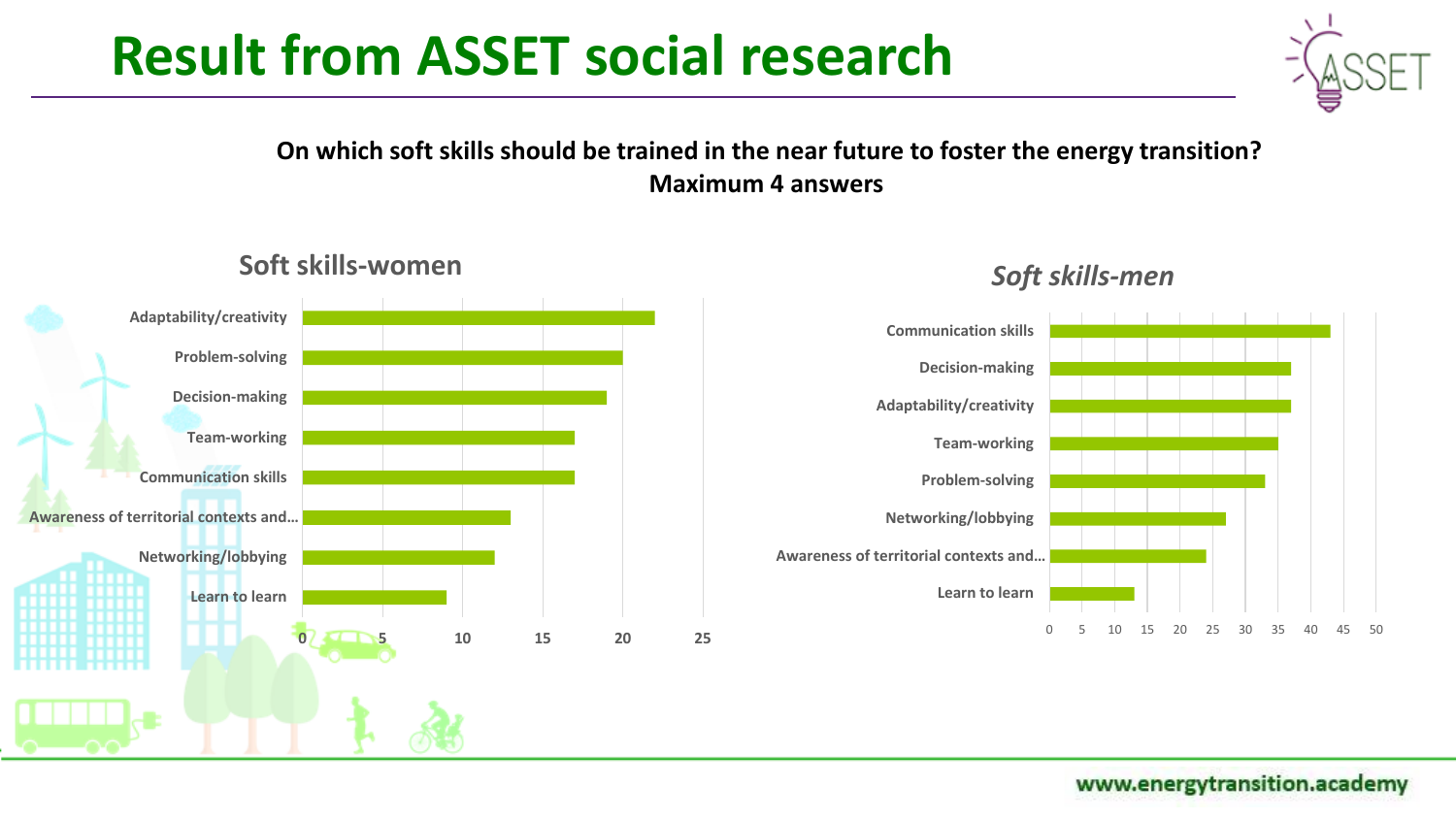*Which policy sectors need to be more supported in the energy transition process in your country? Please, indicate the first three sectors.*

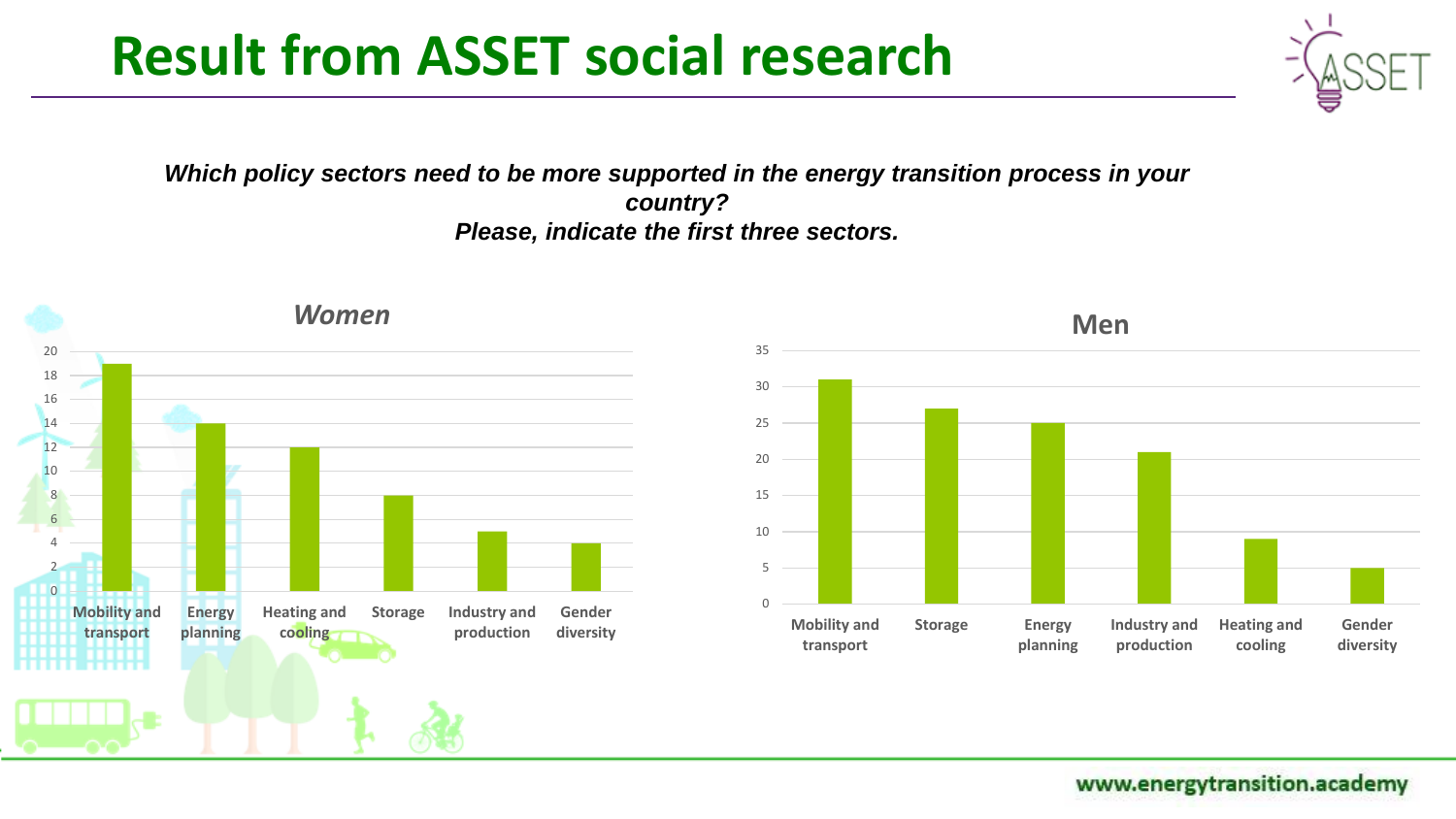

#### **How can policies contribute to strengthening a democratic energy transition process?**

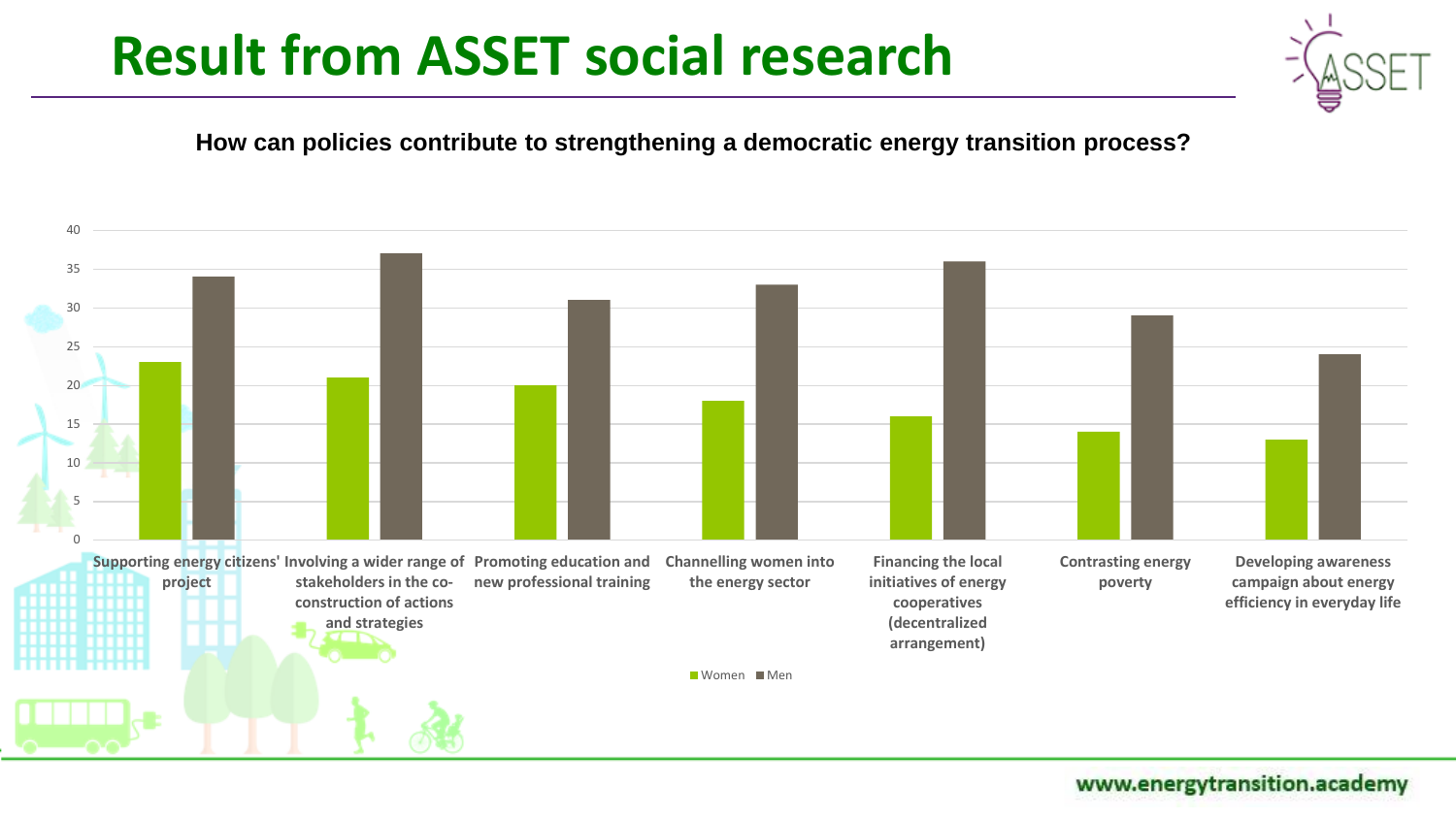

«About the gender gap... if we look at the manual labor, I don't see many women on the roofs installing solar panels. But when I look at our cooperative, well, we are quite balanced although most engineers are men, not *all of them but most (…).*

I'm familiar with a vice-dean of the University, here. He told me that the only thing they can do to increase the number of women in technical faculties is to include and emphasize social aspects. For example, for agricultural engineering they just needed to change the name into bioengineering and all at once the women came because *there was bio in the word, and it was the same curriculum»* (President of cooperatives federation, male)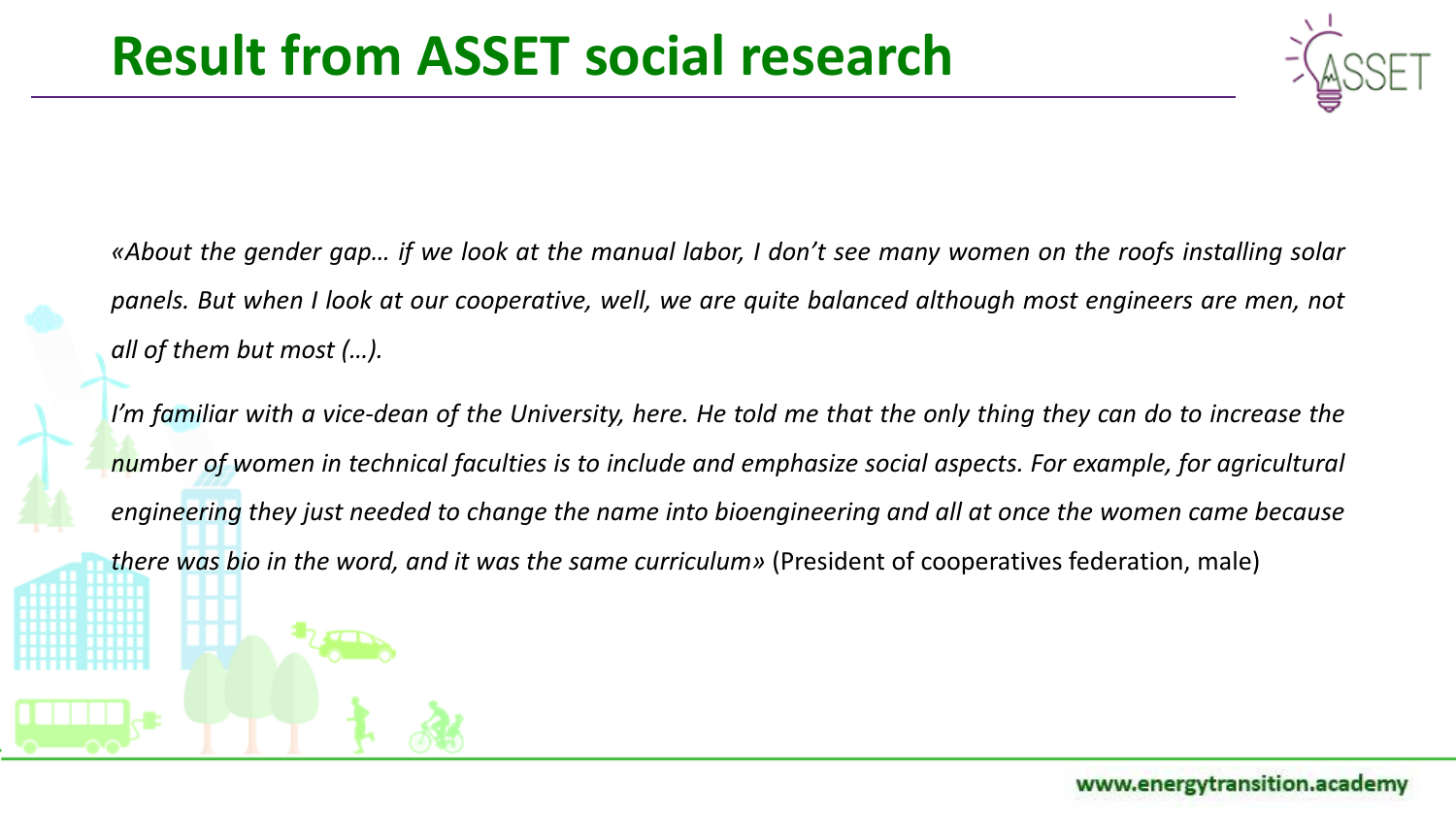

«Some professions in some sectors tend to be male. For example, the construction sector is a very masculine field, but actually this it is a need because it is closely linked to physical strength that, as we know, is more a *masculine feature. But in engineering and architecture other profiles are flourishing. It depends if we compare* higher professions to more operational ones. These sectors tend to be close to diversity and are still male*centered.» (Sociologist and researcher, famale*)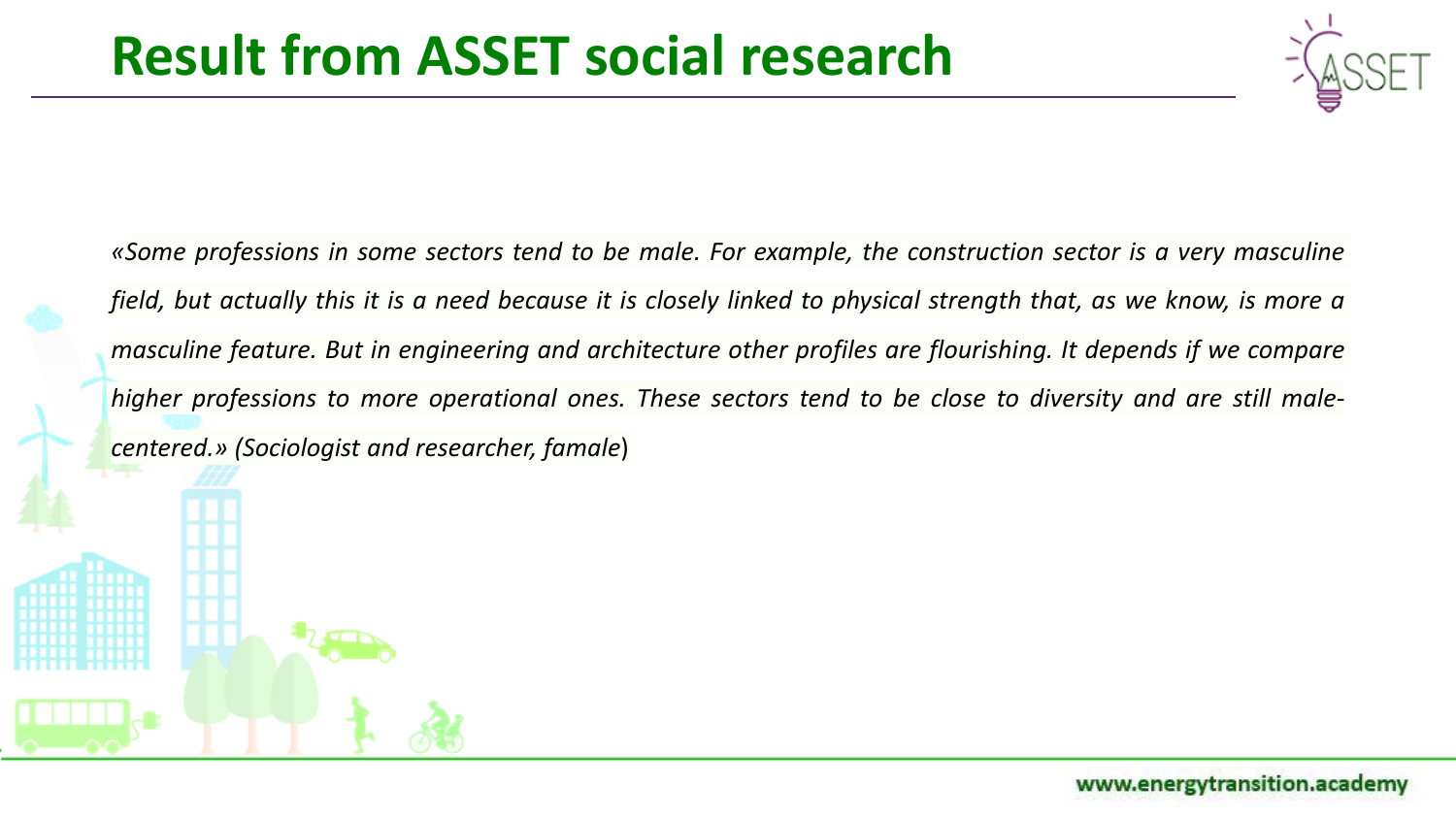## **Insights from ASSET social research**

- We are (softly) asking for a «gender- balanced» transition;
- We are (formally) stating the need for a fair, equity-based, equality-based and sustainable transition;

but (unfortunately):

- Gender is actually not reported as an issue. And this seems to be a gender issue;
- Gender questions are not considered a relevant priority in/for educational systems;
- Channelling women into the energy sector is considered not a relevant priority for women themselves;
- Hard and soft skills for ET seem to be diversified for each gender: is this a confirmation of stereotyped profiles of green collars?